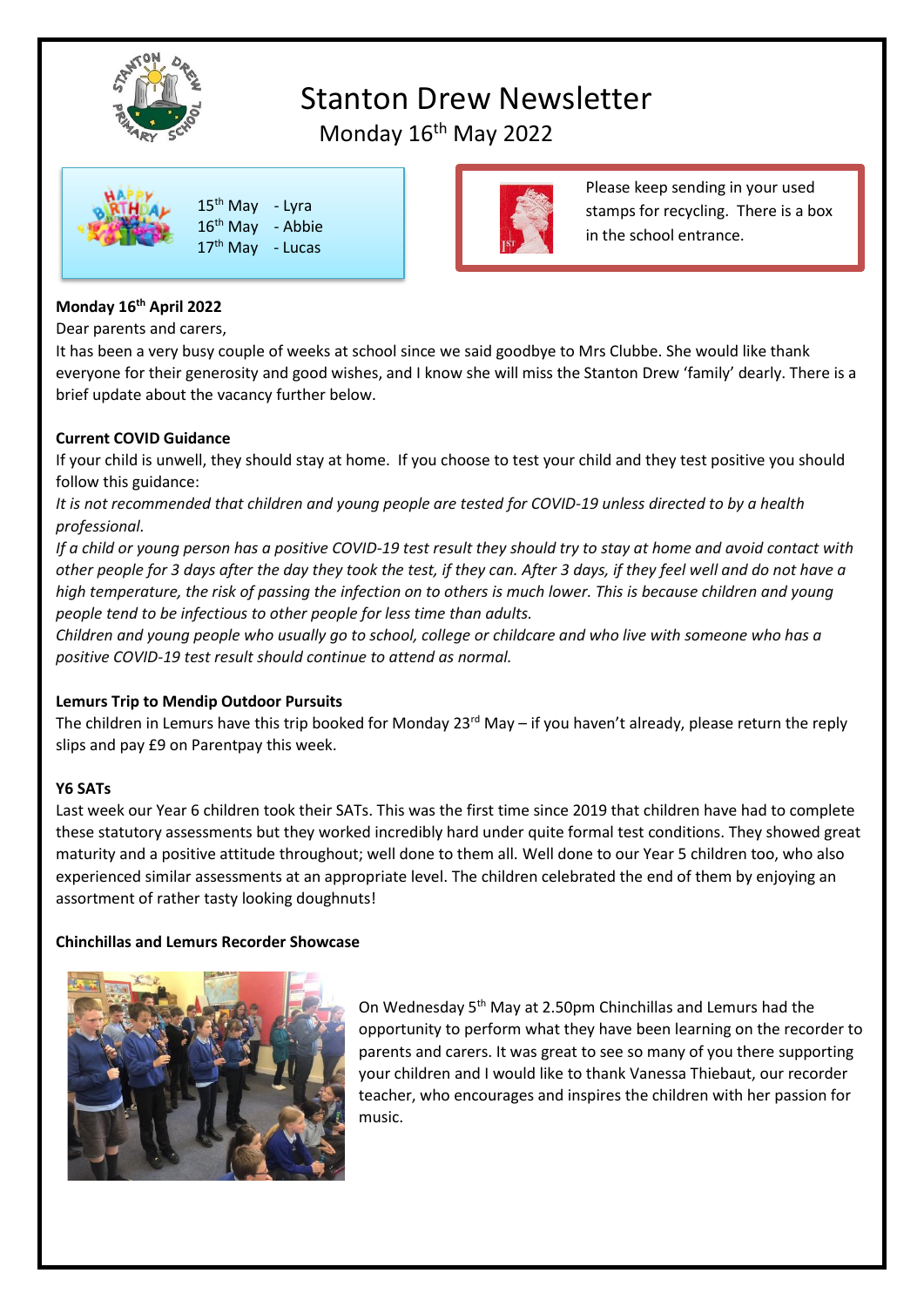# **Sports Day** (and see other dates below)

Sports day (afternoon) will take place on the afternoon of Monday 4<sup>th</sup> July, with the reserve date set for a week later on Monday 11<sup>th</sup> July in case of bad weather. We are hoping this will take place on the cricket pitch. More details to follow.

# **Queen's Jubilee Celebrations Thursday 26th May 2pm**

All parents and carers are invited to join in our Queen's Jubilee Celebrations, where there will be refreshments and cake galore, as well as some songs from the children. This will take place on the playground, weather permitting, and it will be an opportunity for us to come together as a school community to celebrate the Jubilee. Think of it as a practice for the long Bank Holiday weekend!

# **Friends News – Spring Fair on Saturday 21st May (Village Hall) 2-4pm**

Our wonderful Friends of Stanton Drew raise lots of money for the school and help us to provide a rich and varied school experience for your children. In the last year, Friends have provided funds to support new ipads, £10 per child towards a trip, new science resources and thesauruses to enhance writing. Please support them further by coming to the Spring Fair this Saturday.



We urgently need donations of chocolate for the Chocolotto game and prizes for the Tombola! If you are able to help please drop them into school this week.

If you are able to give any of your time at the Fair to help on a stall please sign up on the board outside school or contact the office.

# **School Administrator update**

We have advertised for a school administrator to replace Mrs Clubbe; interviews are taking place next week with the hope that we will have a replacement in post in the near future. As before, please remember that the office is not at 'normal capacity' so please bear with us during this interim period.

# **Clubs**

## Street Dance and Athletics Clubs

The children have all had taster sessions of Street Dance and Athletics from The Sports Project. They will be running the following clubs at school in the coming weeks, if there is enough interest (we need a minimum of 15 children for each club):

| <b>Type of Club</b>     | <b>Athletics (all year groups)</b>         |
|-------------------------|--------------------------------------------|
| Day of Club             | <b>Tuesday</b>                             |
| <b>Date Club starts</b> | $24th$ May                                 |
| <b>Dates Club runs</b>  | 24/5/22, 7/6/22, 14/6/22, 21/6/22, 28/6/22 |
| <b>Club start time</b>  | 3.15pm                                     |
| <b>Club finish time</b> | 4.15pm                                     |
| <b>Collection Point</b> | From the main gate                         |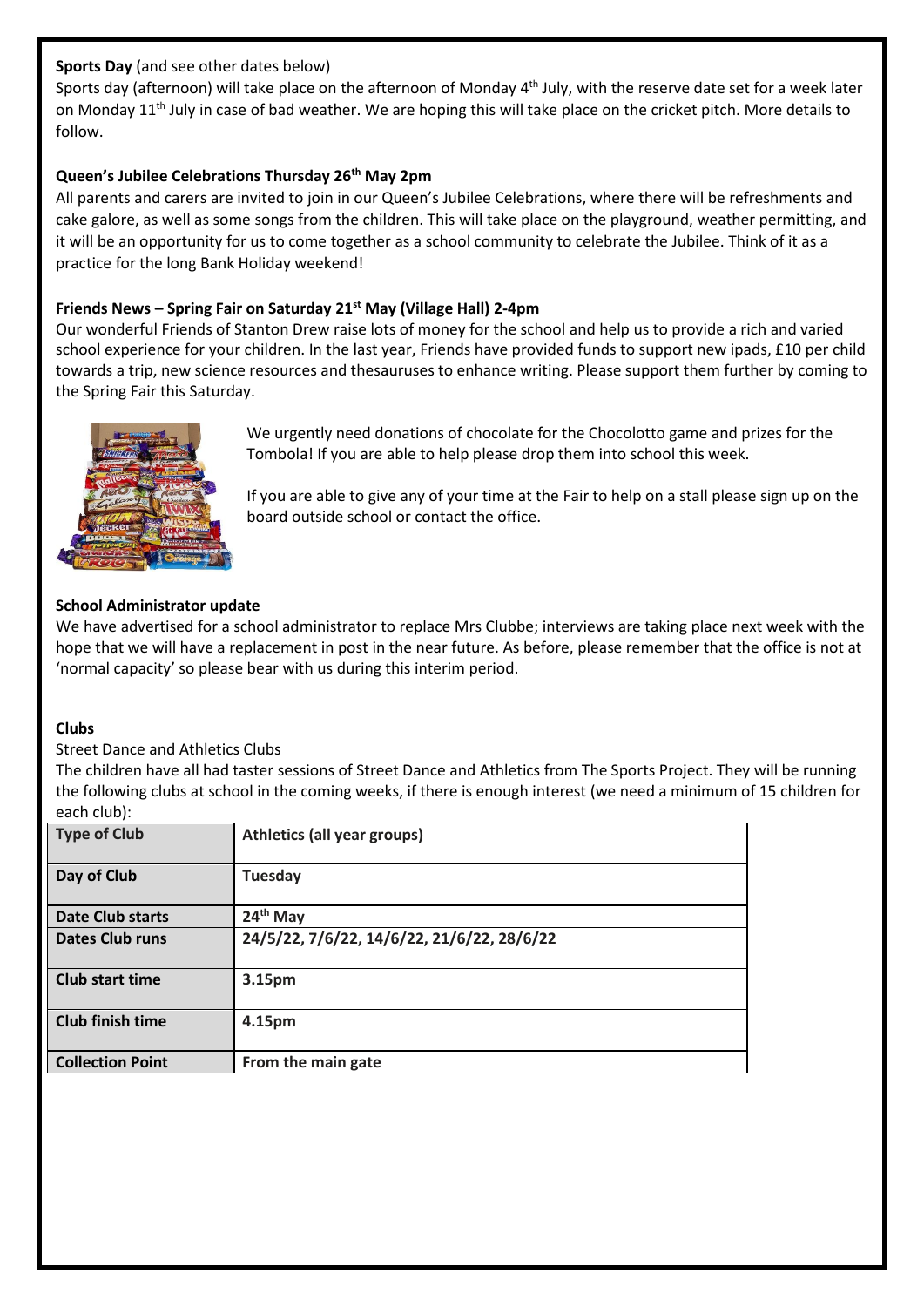| <b>Type of Club</b>     | <b>Street Dance (all year groups)</b>      |
|-------------------------|--------------------------------------------|
| Day of Club             | Wednesday                                  |
| <b>Date Club starts</b> | $25th$ May                                 |
| <b>Dates Club runs</b>  | 25/5/22, 8/6/22, 15/6/22, 22/6/22, 29/6/22 |
| <b>Club start time</b>  | 3.15pm                                     |
| <b>Club finish time</b> | 4.15pm                                     |
| <b>Collection Point</b> | From the main gate                         |

Please book a place for your child using the link below, and bookings are fully managed by The Sports Project. The sessions are £4.20 per week.

## <https://the-sports-project.class4kids.co.uk/>

If your child is eligible for the pupil premium, these clubs will be free of charge. Please contact the school office for more details.

**Wednesday Club for Meekats –** The Multi-skills club (3.15-4.15) for Meerkats is now available to children in Reception. Forms are available from the office if your child is interested. There are plenty of spaces available.